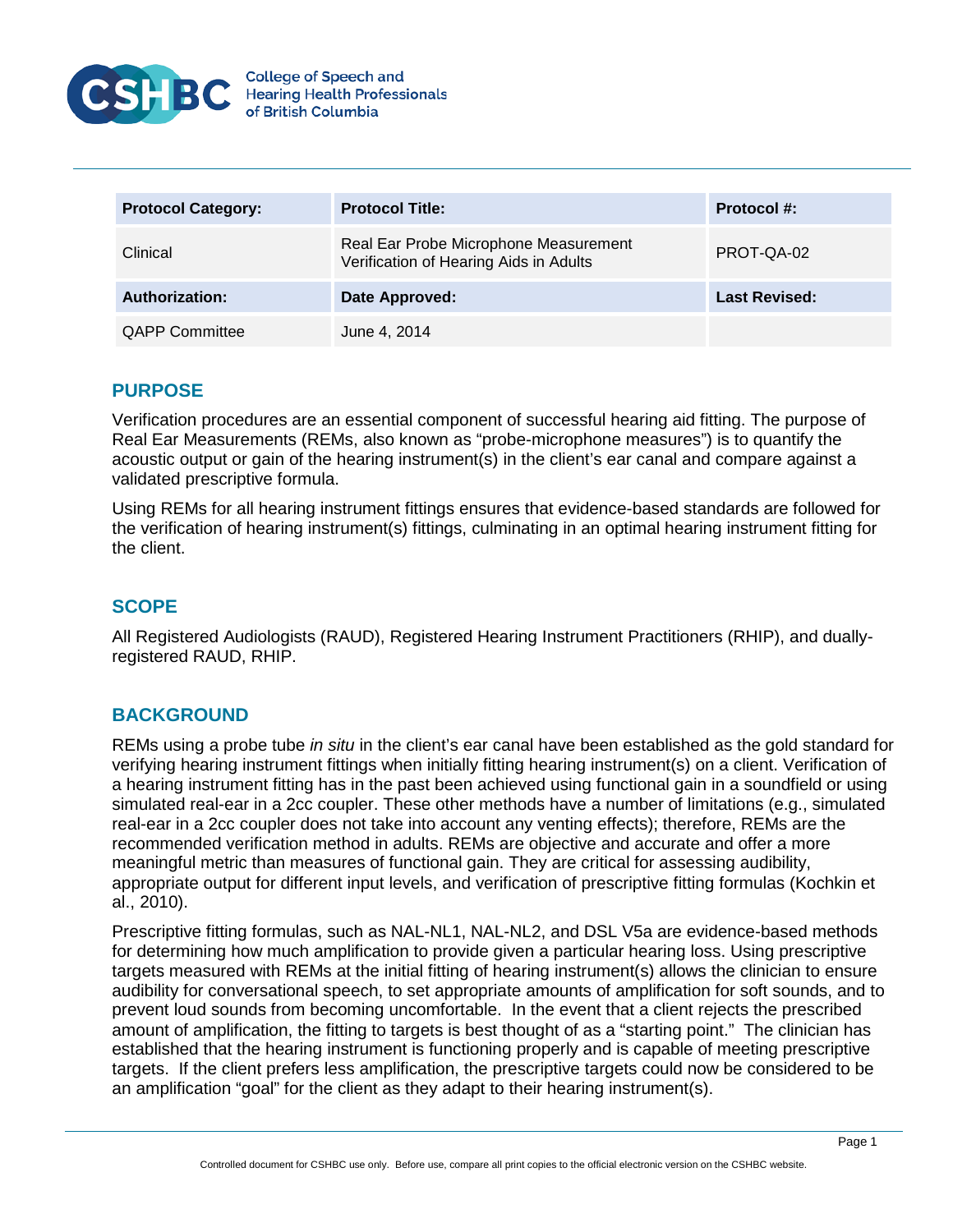

Hearing instrument manufacturers' first-fit algorithms are known to deviate significantly from actual prescriptive targets. Azah and Moore (2007) found that using first-fit, 64% of hearing instruments failed to come within +/- 10 dB of target at one or more frequencies. After adjusting the hearing instruments based on REM results, targets were met 83% of the time within +/- 10 dB. Similar results were found for open-fit hearing aids (Azah, Moore, & Prasher, 2012). There is no way to know if hearing instruments are meeting prescriptive targets without performing REMs, which risks compromising audibility, or potentially over-amplifying at certain frequencies.

A measurement integral to successful REMs is the Real-Ear-to-Coupler Difference (RECD). Best practice is to perform RECD measurements on all adults, and this is a highly recommended component of a successful hearing aid fitting. Complete details of the rationale for and application of the RECD is provided in Moodie, Seewald, and Sinclair (1994).

The RECD allows the accurate conversion of audiometric thresholds collected with insert phones from dB HL to dB SPL (Scollie, Seewald, Cornelisse, & Jenstad, 1998) by adjusting the 2cc coupler calibration values used with insert phones. Hearing instruments and verification equipment all work in dB SPL, making this conversion crucial to ensure that appropriate targets in dB SPL are generated for each individual client. By default, most REM equipment defaults to "average RECDs," but there can be significant variations in adult ear canal sizes. This results in difference in residual ear canal volume, which would require more or less output from the hearing instrument(s) to meet targets (e.g., a smaller than average ear canal will require less amplification to meet a particular target, compared to a larger than average ear canal). The measurement of RECDs allows compensation for variations in middle ear impedance and residual ear canal volume, which can significantly influence the adult RECD (Bagatto, 2001).

Mueller (2014) thoroughly outlined the importance of REM and rationale for performing these measurements, along with several excellent examples.

# **APPLICATION PARAMETERS**

#### *REMs must be performed and the hearing instrument(s) adjusted appropriately:*

- for any new hearing instrument(s) received from the manufacturer to be fit to an adult client at the time of initial fitting;
- when there have been substantial changes in the client's audiometric thresholds (e.g., 20 dB or more at two or more frequencies or more than 30 dB at any single frequency).

#### *REMs should be performed and the hearing instrument(s) adjusted appropriately when:*

- the venting characteristics of the hearing instrument(s) have been significantly altered (e.g., changing from an open-fit to a more occluded fitting);
- earmold materials have been changed (e.g., changing from lucite to silicon earmolds);
- a hearing instrument is repaired or remade (i.e., received back from the manufacturer).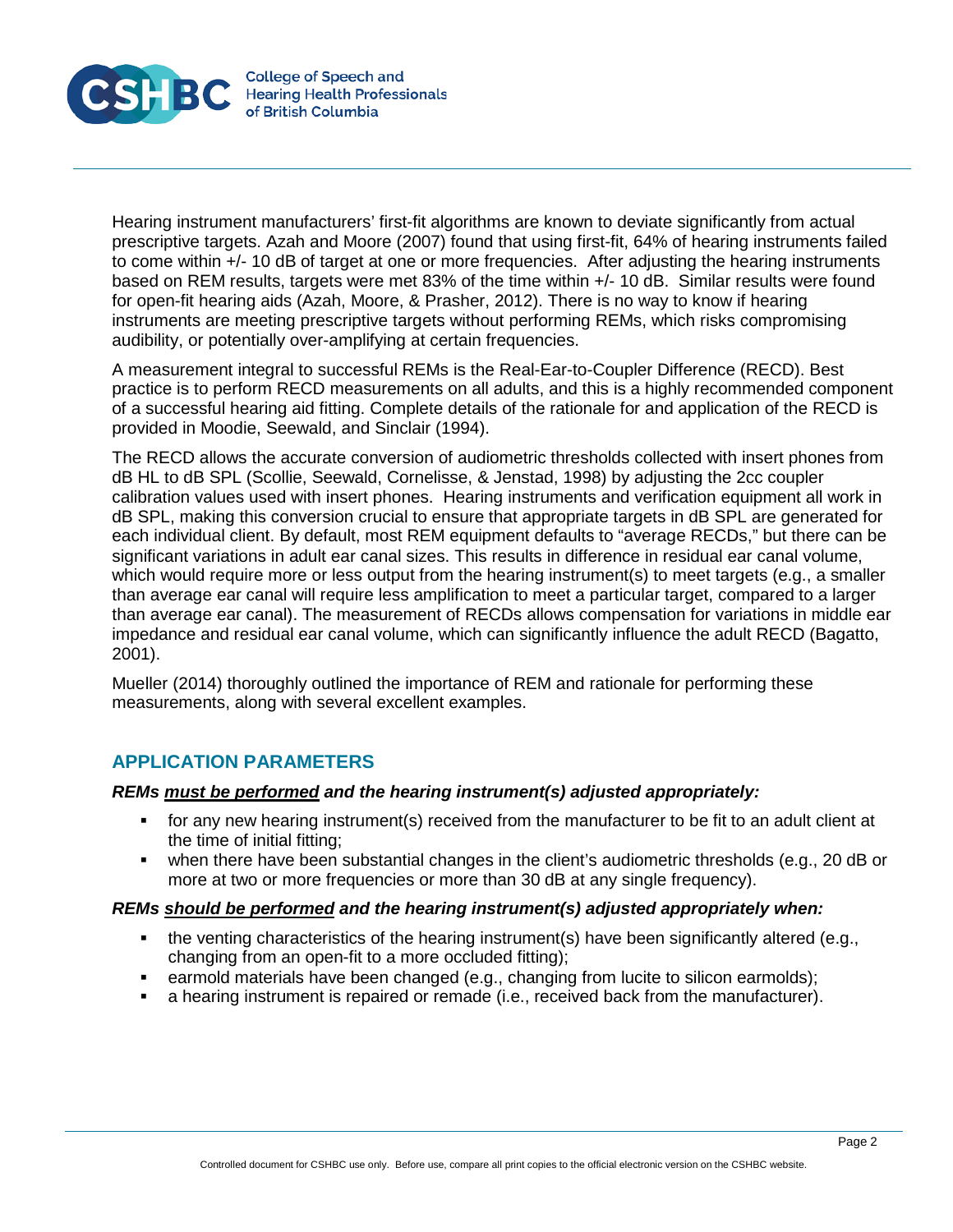

### **INTERVENTION**

#### REM Procedures

A number of detailed guides have been published describing the procedures required to successfully perform REMs:

- *Test Protocols for Probe-Microphone Measurements* (Mueller Hawkins, & Northern, 1992);
- *Real-Ear Measurement (REM): Basic Terminology and Procedures* (Pumford & Sinclair, 2001);
- **•** Guidance on the Use of Real Ear Measurement (REM) to Verify the Fitting of Digital Signal *Processing Hearing Aids* (British Society of Audiology, 2007);
- *Evaluating the Performance of Digital Hearing Aid Features: A Real-World Approach* (Brown, 2008).

Additionally, manufacturers of REM instrumentation have detailed instruction manuals specific to their equipment, e.g., the [Audioscan Verifit.](http://www.audioscan.com/Docs/vf1manual.pdf)

#### Best Practices in Performing REMs

- *In situ* REM using probe tubes must be used (rather than coupler measures) unless not possible. Every effort must be made to perform REM *in situ*. If not possible, coupler simulated REM or soundfield functional gain measurements would be required. Example situations could include:
	- $\Box$  client physically unable to sit still through the procedure;
	- client in remote location and unable to come into the office;
	- deep-insertion hearing aid such as the Phonak Lyric
- **Perform RECD measurements rather than using average values.**
- Use of Speech Mapping or SPL-O-GRAM type output measures is preferred over Insertion Gain methods.
- Calibrated speech signals should be used whenever available. If the equipment does not provide calibrated speech, a speech-like signal should be used (e.g., modulated speech noise).
- Obtain measures and adjust the hearing instrument(s) to target, at a minimum, for:
	- soft input levels  $(50-55$  dB SPL);
	- □ average input levels (60-65 dB SPL);
	- $\Box$  loud input levels (70-75 dB SPL);
	- □ Maximum Power Output (MPO), ideally in conjunction with frequency-specific UCLs, which must not be exceeded.

#### **NOTE: More input levels can be tested when indicated.**

 Open-fit hearing instruments or those with very large vents **cannot be verified** using coupler measures. The reference microphone of the real ear test system must be disabled during measurement, according to the procedure specified by the manufacturer of the real ear equipment.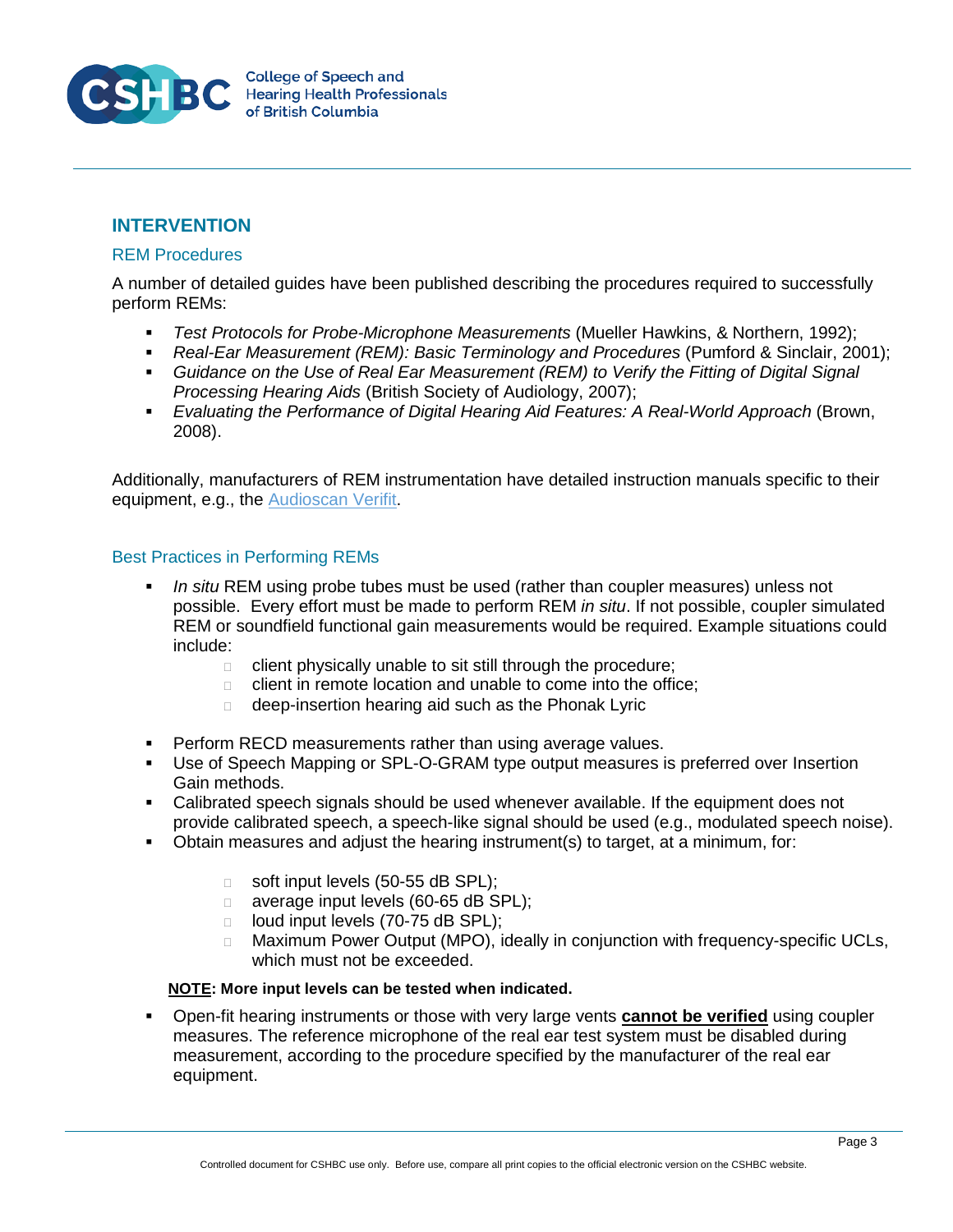

- Telecoil performance is best measured *in situ*, for example using the Live Speech function of a Verifit.
- **REM** systems can be used to measure and verify the occlusion effect.
- Directional microphone performance can be assessed using REM test systems.<br>• Many REM systems have special tests to verify hearing instrument features, for
- Many REM systems have special tests to verify hearing instrument features, for example noise reduction and incipient feedback.

### **DOCUMENTATION**

- REM results showing that the hearing instrument(s) are capable of meeting the chosen prescriptive targets should be saved in the client file (either as print-outs or saved electronically).
- If hearing instrument(s) settings preferred by the client deviate (either much less or much more) significantly from prescriptive targets, those REM results should be saved in the client file (either as print-outs or saved electronically).
- If instruments cannot be programmed or set to provide adequate gain, a clinical note must be entered in the client's file.
- Documentation should be consistent with the CSHBC Standard of Practice Framework and the clinical practice guideline, *Documentation and Record Management* (CPG-04).

# **CLINICAL OUTCOMES**

Clinical outcomes include:

- quantifying the acoustic output or gain of the hearing instrument(s) in the client's ear canals, taking into account the client's specific ear canal acoustics as well as the hearing instrument(s)'s venting characteristics
- converting accurately from dBHL to dBSPL for the purposes of hearing aid fitting with the use of RECDs
- matching to prescriptive targets, eliminating manufacturer first-fit deviations from those targets, and providing an evidence-based amplification starting-point for the client. In the process:
	- soft sounds are audible;
	- **a** audibility and comfort are maintained for moderate level sounds;
	- $\Box$  loud sounds are prevented from becoming uncomfortably loud.
- providing a reference against which future hearing instrument electroacoustic output may be measured